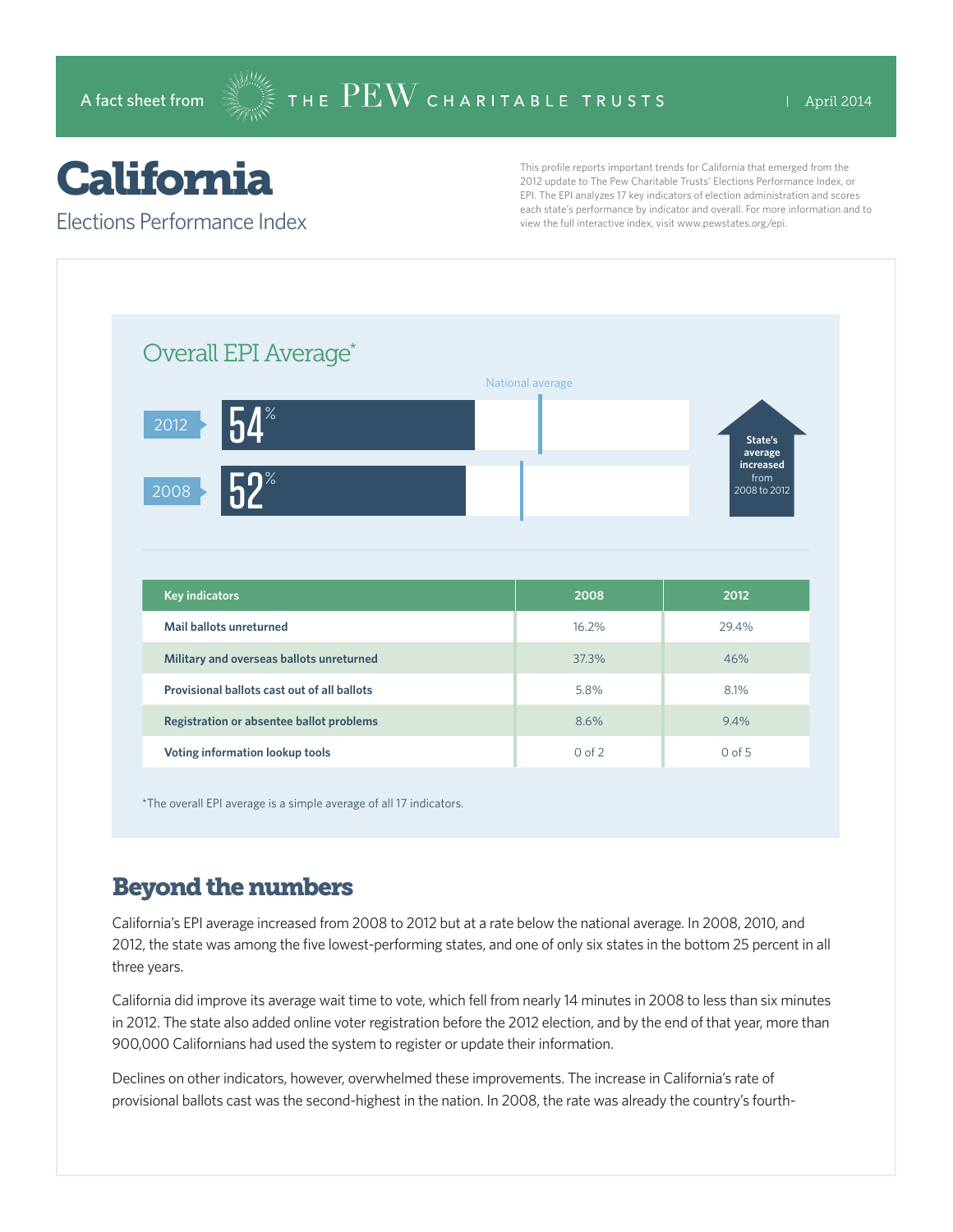highest at 5.8 percent, and in 2012, when the state issued more than 1 million provisional ballots, the rate was 8.1 percent, the second-highest. California issues provisional ballots for many reasons:

- Almost 30 percent of the ballots requested by mail in California do not get cast, the highest rate in the nation. Any voter who requests a mail ballot but then shows up at the polls on Election Day without it is required to cast a provisional ballot.
- California allows any voter who shows up at the wrong polling place to cast a provisional ballot, but it is one of just two states in the country without a polling-place lookup tool on its state website to help voters get to the correct location.
- When California voters have a registration problem (e.g., if they moved within the same county and did not update their address or if their eligibility is called into question), they are issued a provisional ballot.

The state also had the largest jump in the rate of provisional ballots rejected. In 2012, more than 175,000 provisional ballots were rejected, equivalent to almost 1.4 percent of all ballots cast in the state, the third-highest rate nationwide.

As noted above, the state's rate of unreturned mail ballots was the highest among all states in 2012, when it jumped to 29.4 percent from 16.2 percent in 2008, the fourth-largest increase in the country. California has permanent mail voting: Any registered voter can choose to automatically receive mail ballots for all future elections.

#### Room for improvement

California is one of only two states (the other was Vermont) in 2012 that offered no voting information lookup tools in 2012. Adding these tools would improve the accessibility of election information for Californians and improve the state's overall performance.

The state should also examine its rates of provisional ballots cast and rejected. Although there are many valid reasons why provisional ballots may be cast or rejected in California, upgrading voter registration lists by participating in data-sharing agreements, such as the Electronic Registration Information Center can help address these issues, allowing states to get accurate and more up-to-date information on voters who move or die, and to reduce the rate of provisional ballot use.<sup>1</sup> Participating in such data-sharing agreements also is one of the recommendations of the [Presidential Commission on Election Administration.](http://www.supportthevoter.gov/)

California also has high rates of rejected and unreturned ballots from military and overseas voters, and both increased between 2008 and 2012:

- The rate of military and overseas ballots unreturned rose from 37.3 percent in 2008, the fourth-highest in the country, to 46 percent in 2012, the nation's second-highest.
- The rate of military and overseas ballots rejected increased from 5.7 percent to 8.5 percent, among the 10 highest rates nationwide. State administrators may need to evaluate how they communicate with this population and whether they provide enough time for military and overseas voters to receive and submit their ballots.

Finally, California should pay significant attention to the prevalence of nonvoting due to problems with registration and absentee ballots. The state had the fifth-highest rate on this indicator in 2012. More research is needed to understand why this is the case and how the issue may be addressed administratively.